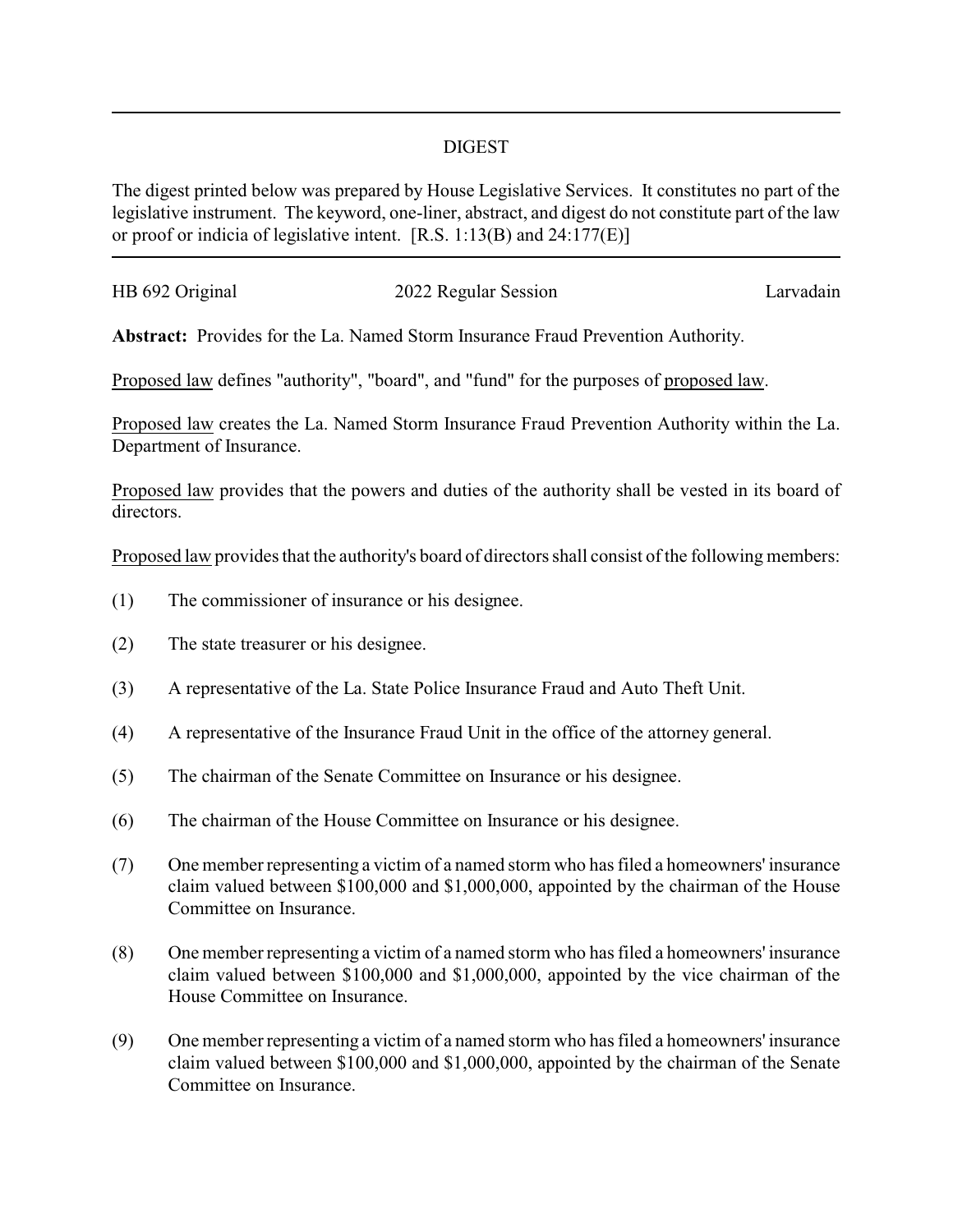- (10) One member representing a victim of a named storm who has filed a homeowners' insurance claim valued between \$100,000 and \$1,000,000, appointed by the vice chairman of Senate Insurance Committee.
- (11) One member representing a business owner who has filed an insurance claim in excess of \$150,000 as a result of a named storm, appointed by the chairman of the House Committee on Insurance.
- (12) One member representing a business owner who has filed an insurance claim in excess of \$150,000 as a result of a named storm, appointed by the chairman of the Senate Committee on Insurance.
- (13) One member appointed by the La. State Licensing Board for Contractors.
- (14) One member appointed by the American Policyholders Association.
- (15) One member appointed by the La. Professional Engineering and Land Surveying Board.
- (16) One member appointed by the National Association of Mutual Insurance Companies.
- (17) One member appointed by the La. Association for Justice.
- (18) One member appointed by the La. Claims Association.
- (19) One member appointed by United Policyholders.

Proposed law provides that the commissioner shall serve as the chairman of the board until its first meeting, at which time the board shall elect one of its members as chairman.

Proposed law provides that the members of the board shall serve without compensation, except reasonable reimbursement for necessary travel and expenses.

Proposed law provides that the authority shall meet at the call of the chairman or as provided in the authority's bylaws. Meetings may be held anywhere within the state and shall be open public meetings.

Proposed law provides that a director and assistant director shall be selected by the board and serve at the pleasure of the board and shall operate the daily affairs of the authority.

Proposed law provides that the authority shall have the powers necessary and convenient to implement and effectuate the purposes and provisions of proposed law and the powers delegated to the authority by other laws.

Proposed law creates the Named Storm Insurance Fraud Prevention Authority Fund within the state treasury.